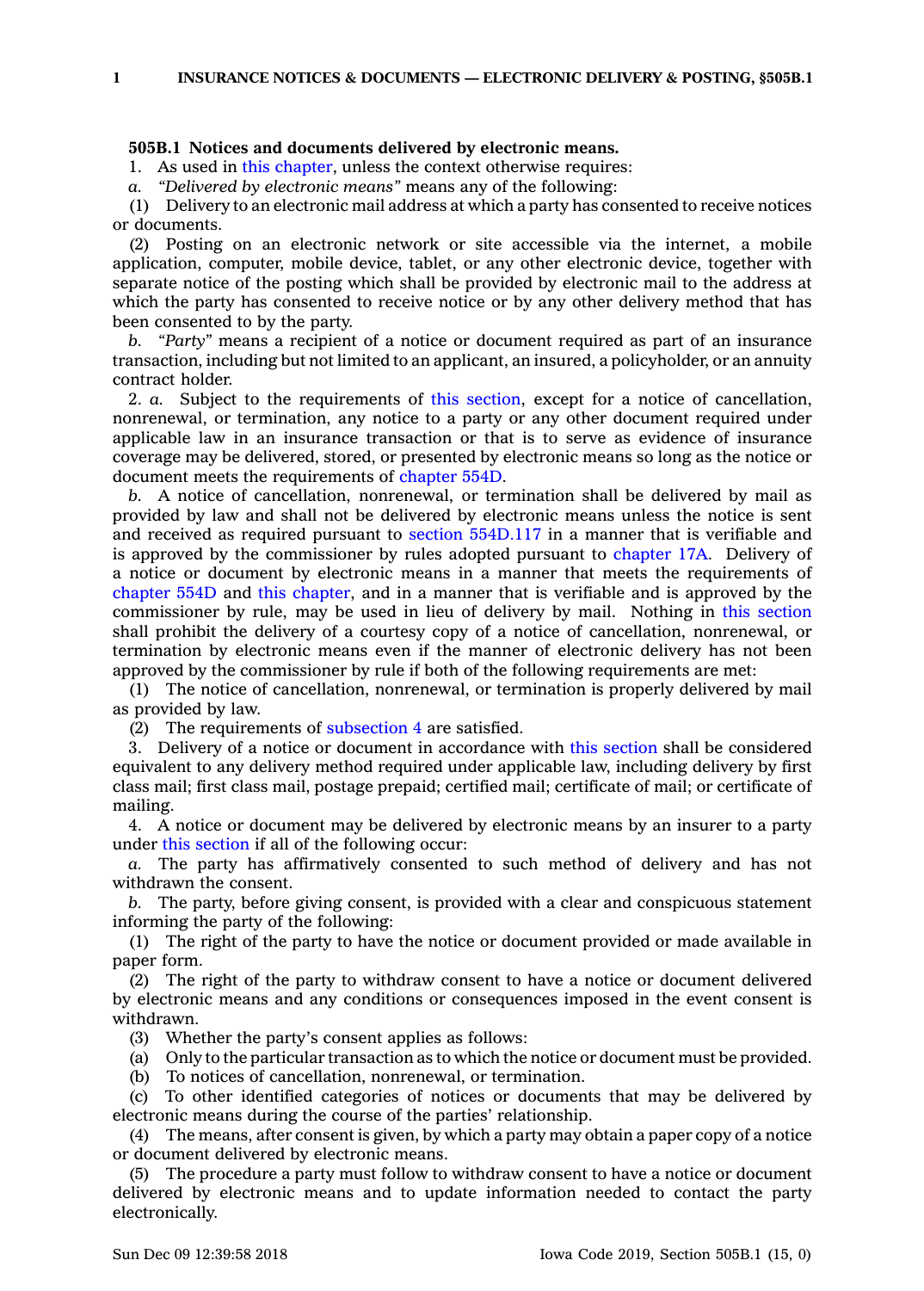*c.* Both of the following occur:

(1) Before giving consent, the party is provided with <sup>a</sup> statement of the hardware and software requirements for access to and retention of <sup>a</sup> notice or document delivered by electronic means.

(2) The party consents electronically, or confirms consent electronically, in <sup>a</sup> manner that reasonably demonstrates that the party can access information in the electronic form that will be used for notices or documents delivered by electronic means as to which the party has given consent.

*d.* After consent of the party is given, the insurer, in the event <sup>a</sup> change in the hardware or software requirements needed to access or retain <sup>a</sup> notice or document delivered by electronic means creates <sup>a</sup> material risk that the party will not be able to access or retain <sup>a</sup> subsequent notice or document to which the consent applies, does the following:

(1) Provides the party with <sup>a</sup> statement of the following:

(a) The revised hardware and software requirements for access to and retention of <sup>a</sup> notice or document delivered by electronic means.

(b) The right of the party to withdraw consent without the imposition of any condition or consequence that was not disclosed under paragraph *"b"*, subparagraph (2).

(2) Complies with paragraph *"b"*.

5. This [section](https://www.legis.iowa.gov/docs/code/505B.1.pdf) does not affect requirements related to content or timing of any notice or document required under applicable law.

6. If <sup>a</sup> provision of this title or applicable law requiring <sup>a</sup> notice or document to be provided to <sup>a</sup> party expressly requires verification or acknowledgment of receipt of the notice or document, the notice or document may be delivered by electronic means only if the method used provides for verification or acknowledgment of receipt.

7. The legal effectiveness, validity, or enforceability of any contract or policy of insurance executed by <sup>a</sup> party shall not be denied solely because of the failure to obtain electronic consent or confirmation of consent of the party in accordance with [subsection](https://www.legis.iowa.gov/docs/code/505B.1.pdf) 4, paragraph *"c"*, subparagraph (2).

8. *a.* A withdrawal of consent by <sup>a</sup> party does not affect the legal effectiveness, validity, or enforceability of <sup>a</sup> notice or document delivered by electronic means to the party before the withdrawal of consent is effective.

*b.* A withdrawal of consent by <sup>a</sup> party is effective within <sup>a</sup> reasonable period of time after receipt of the withdrawal by the insurer.

*c.* Failure by an insurer to comply with [subsection](https://www.legis.iowa.gov/docs/code/505B.1.pdf) 4, paragraph *"d"*, may be treated, at the election of the party, as <sup>a</sup> withdrawal of consent for purposes of this [section](https://www.legis.iowa.gov/docs/code/505B.1.pdf).

9. This [section](https://www.legis.iowa.gov/docs/code/505B.1.pdf) does not apply to <sup>a</sup> notice or document delivered by an insurer in an electronic form before July 1, 2014, to <sup>a</sup> party who, before that date, has consented to receive <sup>a</sup> notice or document in an electronic form otherwise allowed by law.

10. If the consent of <sup>a</sup> party to receive certain notices or documents in an electronic form is on file with an insurer before July 1, 2014, and pursuant to this [section](https://www.legis.iowa.gov/docs/code/505B.1.pdf) an insurer intends to deliver additional notices or documents to such party in an electronic form, then prior to delivering such additional notices or documents electronically, the insurer shall do all of the following:

*a.* Provide the party with <sup>a</sup> statement that describes all of the following:

(1) The notices or documents that will be delivered by electronic means under this [section](https://www.legis.iowa.gov/docs/code/505B.1.pdf) that were not previously delivered electronically.

(2) The party's right to withdraw consent to have notices or documents delivered by electronic means without the imposition of any condition or consequence that was not disclosed at the time of initial consent.

*b.* Comply with all of the requirements of [subsection](https://www.legis.iowa.gov/docs/code/505B.1.pdf) 4, paragraph *"b"*.

11. An insurer shall deliver <sup>a</sup> notice or document by any other delivery method permitted by law other than electronic means if either of the following occurs:

*a.* The insurer attempts to deliver the notice or document by electronic means and has <sup>a</sup> reasonable basis for believing that the notice or document has not been received by the party.

*b.* The insurer becomes aware that the electronic mail address provided by the party is no longer valid.